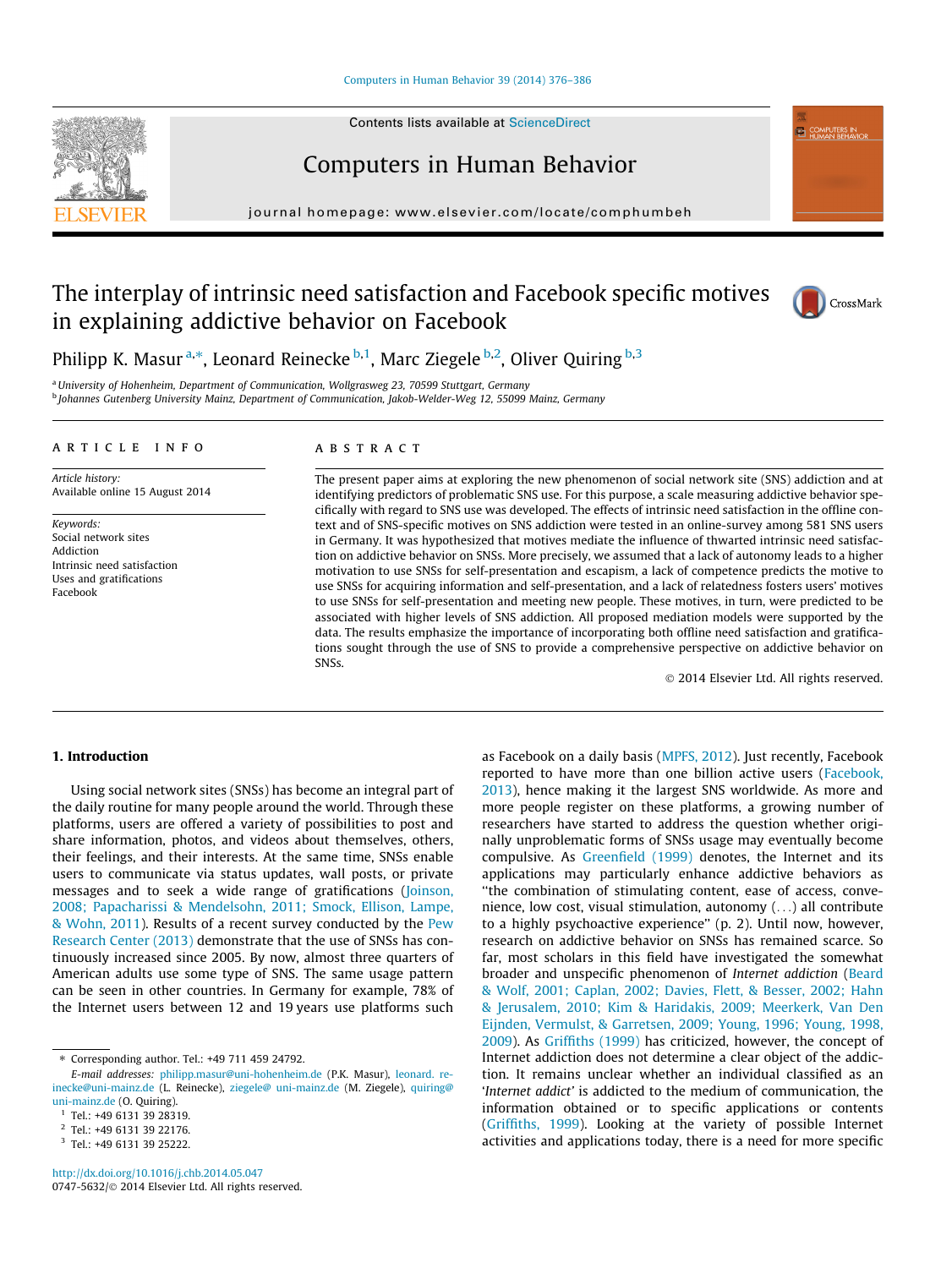concepts when examining online addictions. Reliable instruments to measure these diverse online addictions are still lacking.

The research presented here aims at complementing existing attempts to conceptualize addictive behavior on SNSs. Due to the interactive dynamics of the social web and the corresponding possibilities to satisfy specific needs such as self-presentation, entertainment, socializing, or escapism ([Papacharissi & Mendelsohn,](#page--1-0) [2011\)](#page--1-0) SNS users might be particularly at risk of becoming addicted ([Kuss & Griffiths, 2011](#page--1-0)). Accordingly, our first goal was to develop a psychometrically sound scale to measure addictive SNS usage. However, scales assessing addictive behavior only measure the existence of specific addiction symptoms and enable researchers to classify users in terms of their addiction level. They cannot explain which factors may enhance or reduce addictive behavior. Based on prior research, two theory-based approaches can be differentiated. Some studies have found a strong impact of specific motives on addictive behavior on the Internet, suggesting that people become addicted because they seek specific gratifications through the use of the respective medium ([Chen & Kim, 2013;](#page--1-0) [Kim & Haridakis, 2009; Song, Larose, Eastin, & Lin, 2004\)](#page--1-0). Other scholars have investigated the relationship between offline wellbeing, represented for example by intrinsic need satisfaction, and obsessive behavior [\(Przybylski, Weinstein, Ryan, & Rigby, 2009;](#page--1-0) [Ryan, Rigby, & Przybylski, 2006; Sheldon, Abad, & Hinsch, 2011\)](#page--1-0). A theoretical link between both approaches has not yet been established. In the current paper, we postulate that the interplay of both intrinsic need satisfaction in the offline domain and gratifications sought online through the use of SNSs might explain why some users become addicted to SNSs. We argue that people try to compensate thwarted intrinsic needs in their offline lives through the use of Facebook by gratifying corresponding needs online. The rewarding experience of obtaining these gratifications in the SNS context, in turn, might become compulsive and cause SNS addiction. More specifically, we assume that motives of SNS use mediate the influence of intrinsic need satisfaction on SNS addiction. The present study thus extends prior research by incorporating both offline need satisfaction and gratifications sought in the online context to provide a comprehensive theoretical understanding of addictive behavior on SNSs. For consistency, we have limited the focus of the present study on the use of Facebook, as it is the most popular SNS both in Germany [\(Statista, 2013\)](#page--1-0) and in many countries around the world [\(Statista, 2012\)](#page--1-0).

### 2. Theoretical background

#### 2.1. Addictive behavior online

With the growing relevance of the Internet as an omnipresent tool for interaction, communication, and knowledge acquisition, scholars have shaped the term 'Internet addiction' ([Griffiths,](#page--1-0) [1999; Young, 1996, 1998\)](#page--1-0) to describe problematic forms of Internet use, arguing that some forms of behavioral addictions do not necessarily include substance abuse ([Greenfield, 1999; Griffiths,](#page--1-0) [1999; Young, 1996](#page--1-0)). Contrary to substance-related addictions and some behavioral disorders (e.g., pathological gambling), however, no consensus exists on a clear definition of Internet addiction and related phenomena like online gaming addiction and SNS addiction. These new forms of addictive media use are not yet recognized as psychological disorders in official diagnostic manuals, such as the Diagnostic and Statistical Manual of Mental Disorders (5th ed.; [American Psychiatric Association, 2013\)](#page--1-0).

First attempts to define and explore online addiction date back almost two decades. Among the first researchers in this area, Kimberly Young started to critically and systematically examine the phenomenon of Internet addiction in diverse studies ([Young,](#page--1-0) [1996, 1998](#page--1-0)). Analogously to pathological gambling (as specified by the DSM-IV), Young defined Internet addiction as an impulsecontrol disorder and adopted modified criteria for pathological gambling to develop a first diagnostic screening instrument ([Young, 1998](#page--1-0)). Since then, many instruments and psychometric scales have been developed in order to measure Internet addiction ([Beard & Wolf, 2001; Caplan, 2002; Davies et al., 2002; Hahn &](#page--1-0) [Jerusalem, 2010; Meerkerk et al., 2009\)](#page--1-0). Although the existing measures show considerable variance in their specific definition of Internet addiction, a number of central defining criteria for Internet addiction can be distinguished: (1) a loss of control over the frequency and duration of usage and unsuccessful attempts to reduce the time spent online; (2) a continuous increase of usage time; (3) withdrawal symptoms such as nervousness, dissatisfaction, anxiety, and aggressiveness when the possibility to use the Internet is limited or after a longer interruption, along with a generally strong desire (''craving'') to use the Internet; and (4) negative consequences of excessive Internet use on social relations and work performance (e.g., due to distraction and disregard). Accordingly, the measurement of Internet addiction is based on the assessment of these specific symptoms.

Scholars have criticized that Internet-induced psychopathologies manifest themselves very differently and the term Internet addiction ''may already be obsolete'' [\(Griffiths, 2012\)](#page--1-0). They suggest examining problematic uses of different applications within the Internet separately. Concerning SNS addiction, more and more cases of anecdotal evidence seem to support this assumption, as people complain about spending too much time on SNSs or getting distracted from work due to their SNS use. [Karaiskos, Tzavellas, Balta, and](#page--1-0) [Paparrigopoulos \(2010\)](#page--1-0), for example, have described the case of a young Greek woman who spent more than 5 h per day checking her Facebook profile and consequently lost her job due to excessive Facebook use. Furthermore, a recent study by [Rosen, Mark Carrier,](#page--1-0) [and Cheever \(2013\)](#page--1-0) reveals that Facebook use can interfere with academic performance.

In accordance with recent calls for a more specific view on the addictive use of specific Internet applications ([Griffiths, 1999,](#page--1-0) [2012](#page--1-0)) and preliminary evidence of the problematic potential of SNS use ([Karaiskos et al., 2010; Kesici & Sahin, 2010; Kittinger,](#page--1-0) [Correia, & Irons, 2012](#page--1-0)), the present study is focused on excessive Facebook use. To date, only a small number of scholars have examined addictive behavior on SNSs in specific ([Andreassen, Torsheim,](#page--1-0) [Brunborg, & Pallesen, 2012; Chen & Kim, 2013; Cock et al., 2013;](#page--1-0) [Kittinger et al., 2012; Wilson, Fornasier, & White, 2010\)](#page--1-0). Whereas [Andreassen et al. \(2012\)](#page--1-0) developed a short six-item scale to measure Facebook addiction, [Chen and Kim \(2013\)](#page--1-0) adapted the 20 item Internet addiction scale by [Young \(1998\)](#page--1-0) with respect to the SNS context. A generally accepted scale is not yet available. Consequently, the first goal of the present study is to provide a reliable and valid psychometric measure of Facebook addiction. This measure will be presented in the method section.

The second central aim of the present research was to identify predictors of SNS addiction. In the following section, we will first introduce the satisfaction of three intrinsic needs identified in self-determination theory ([Ryan & Deci, 2000](#page--1-0)) as a first set of influencing factors on Facebook addiction. Subsequently, we will refer to the uses and gratification approach [\(Katz, Gurevitch, & Haas,](#page--1-0) [1973\)](#page--1-0) and identify different motives for the usage of SNSs as a second theoretical foundation in order to explain SNS addiction.

#### 2.2. Intrinsic need satisfaction

Self-determination theory [\(Ryan & Deci, 2000\)](#page--1-0) posits that people have inherent growth tendencies and innate psychological needs which constitute the basis for their motivation, behavior, and psychological well-being ([Ryan, 1995; Ryan & Deci, 2000\)](#page--1-0). According to that theory, people seek to satisfy three intrinsic needs: the need